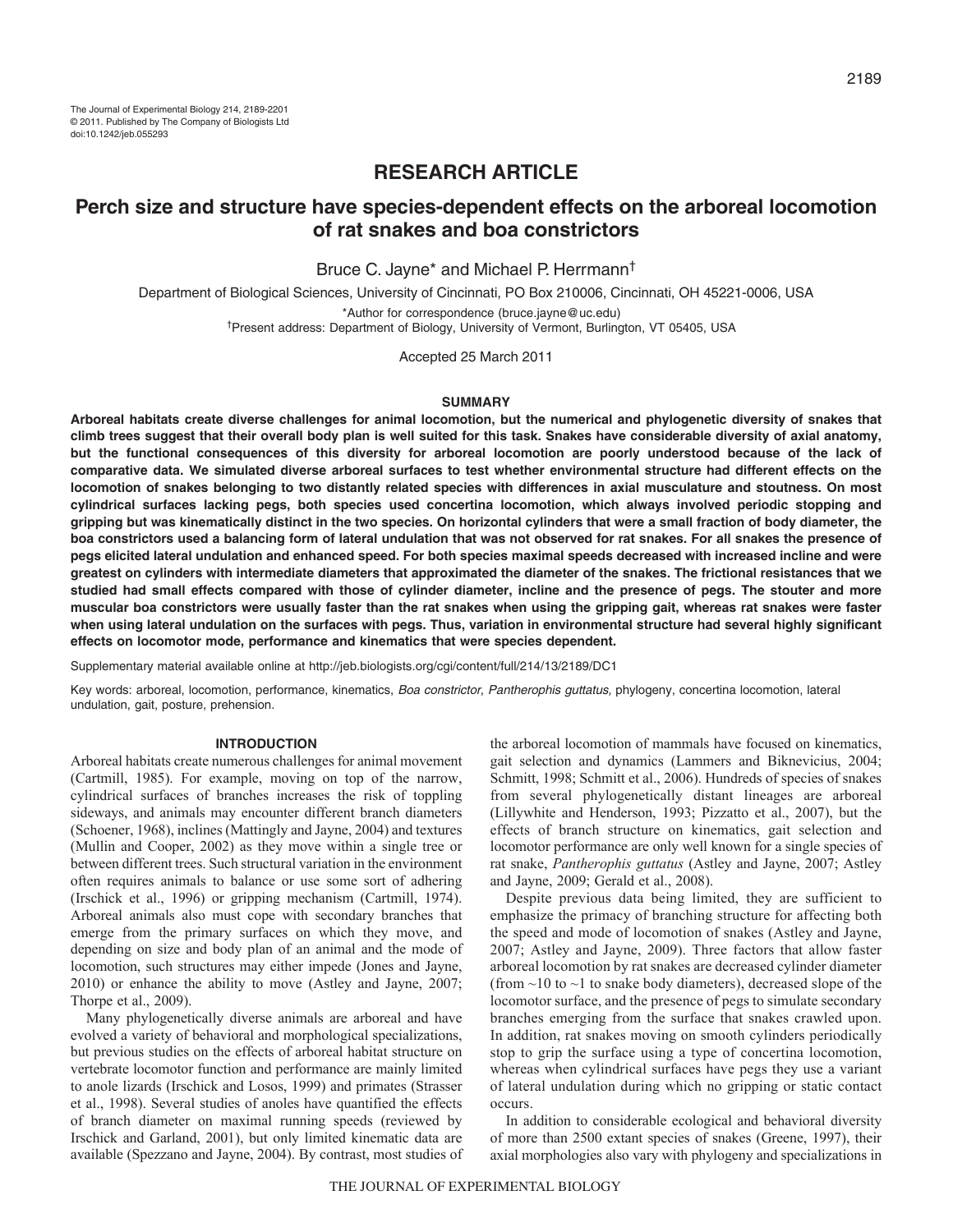habits and habitat (Gasc, 1974; Jayne, 1982; Mosauer, 1935; Ruben, 1977). For example, in the species used in this study, the anterior tendon of a major epaxial muscle, the semispinalis-spinalis in the colubrid, *Pantherophis gutattatus*, spans 13 vertebrae, which is nearly twice the span, of seven vertebrae, for the homologous tendon in the boid, *Boa constrictor* (Jayne, 1982). Greater numbers of vertebrae and shorter axial muscle segments with longer portions of contractile tissue relative to tendon seem likely to enhance the strength and flexibility of constricting snakes, but this may come with a cost of reducing the speed of terrestrial locomotion (Ruben, 1977). Unlike most terrestrial surfaces, small diameter branches require a snake to make a small radius of curvature to grip them. Consequently, terrestrial locomotor performance may have little predictive value for modes of arboreal locomotor performance that require a gripping gait. Given the differences in axial morphology and motor control during constriction and the large phylogenetic distance between boids and colubrids (Greene and Burghardt, 1978), species from these two lineages seem likely to differ in some aspects of their behavior and performance when moving in arboreal habitats.

To test the hypothesis that the effects of environment may have species-dependent effects on the speed and modes of arboreal locomotion, we manipulated the texture, slope, cylinder diameter and branching complexity of surfaces upon which snakes crawled. Although our two study species, boa constrictors and rat snakes, are distantly related, they both commonly climb trees. We used a very large range of perch diameters (from <0.1 to >5 body diameters) in an attempt to determine the limits of what surfaces were passable for the snakes and test the generality of previous findings suggesting that crawling performance of snakes decreases with increased perch diameter. We also tested whether factors such as frictional resistance, incline and branching complexity have interactive effects on performance and the use of different locomotor modes. We expected decreased frictional resistance, increased incline and an absence of secondary branching to decrease locomotor performance. Although the morphology of the boa constrictors seems likely to enhance their ability to grip smooth surfaces, the predicted consequences of this for climbing performance are not obvious because of the greater mass of this species compared with rat snakes with similar length.

#### **MATERIALS AND METHODS Experimental subjects**

We used seven juvenile boa constrictors (*Boa constrictor* Linnaeus 1758) that were born in captivity ~4months before our experiments began, and eight juvenile red rat snakes (*Pantherophis guttatus* Linnaeus 1766) that were obtained from a commercial supplier. Boa constrictors, especially juveniles, frequently climb trees (Greene, 1983), and red rat (corn) snakes also readily climb trees although they are not considered arboreal specialists (Wright and Wright, 1957; Conant and Collins, 1991). All snakes were housed individually in a  $52\times26\times31$  cm terrarium with an incandescent light bulb that provided a daytime thermal gradient of 27–33°C. All procedures were approved by the Institutional Animal Care and Use Committee of the University of Cincinnati (protocol # 07-01-08- 01).

The length of a snake limits what is available to grip cylinders (Astley and Jayne, 2007). Consequently, we chose snakes for which the range in snout–vent length (SVL) within a species was small  $(\sim 10\%$  or less of the mean value) and the mean values ( $\pm$  s.e.m.) did not differ significantly between the boa constrictors and the rat snakes  $(60.0\pm0.6 \text{ vs } 59.8\pm0.6 \text{ cm}; t=1.25, d.f.=13, P=0.23)$ . The boa constrictors had significantly more body vertebrae than the rat snakes  $(242±4 \text{ vs } 227±3; t=3.39, P=0.004)$ , whereas the tails of the boa constrictors were significantly shorter (7.5±0.1 *vs* 9.2±0.6 cm; *t*–2.63, *P*<0.001) and had significantly fewer vertebrae (56±1.3 *vs* 71 $\pm$ 2; *t*=-7.42, *P*<0.001) than those of the rat snakes. Compared with the rat snakes the boa constrictors were significantly heavier  $(114\pm3 \text{ vs } 65\pm5 \text{ g}; t=14.9, P<0.001)$ , and thus their mean mid-body width was also greater (18.9±0.7 *vs* 13.3±0.1mm; *t*=6.5, *P*<0.001; Fig.1).

#### **Experimental protocol**

The cylindrical surfaces used to test performance were 120cm long and 1.7, 3, 13, 25, 48, 73 or 108mm diameter, with a total of five surface textures. For the smallest diameter we used both a singlestranded 16gauge galvanized steel multi-purpose wire (Hillman Group, Inc., Cincinnati, OH, USA) and an 18gauge multi-stranded copper wire (General Cable, Highland Heights, KY, USA) covered with a soft polyvinyl chloride (PVC) insulating layer that created an outer diameter of 1.7mm. Similar to Astley and Jayne (Astley and Jayne, 2007), we covered the remaining six cylinder types with length-wise strips of Nashua 394 duct tape (Franklin, KY, USA) to create a standardized uniform surface with a rougher texture than that of the material of the underlying cylinder. For the 25mm diameter cylinders we also used an uncovered PVC pipe and an uncovered hardwood dowel to create additional variation in texture and the coefficient of friction. To simulate the effects of secondary branching we placed uncovered wooden pegs (diameter, 6mm; length, 30mm), spaced at 10cm intervals, along the top center of all three 25mm diameter cylinders and the 108mm diameter cylinder, which preliminary experiments suggested was impassable when inclined and lacking pegs. The long axis of each perch was horizontal or inclined to 45 or 90deg.

The far (uphill) end of each perch was secured by two 0.3mm diameter wires, which were in a vertical plane and tightened in opposite directions. To minimize the sagging and movement of the three thinnest perches, we put them under  $~40N$  of tension along their long axis. Some sagging  $(-15 \text{ mm})$  and lateral movement (<5mm) did occur at the middle of the 1.7mm perches, but no discernable sagging or movements were observed for the thicker perches.

We performed all experiments on post-absorptive animals (>7days after feeding) to minimize possible effects of recent ingestion on locomotor performance (Garland and Arnold, 1983) and metabolism (Secor et al., 2000). The body temperatures of the snakes during experiments were between 30.5 and 32.0°C. To provide landmarks for digitizing kinematic data, we painted white marks centered on the mid-dorsal line of each snake at ~25, 50 and 75% SVL. For each trial, a snake was placed onto one end of the perch (the downhill end of inclines) and was encouraged to crawl along the perch at maximum velocity by gently tapping the tail with a thin flexible wire or paper towel. We performed three trials in rapid succession for each treatment. We performed no more than three treatments per day and allowed a rest of 3h between each treatment within a day. The order of the treatments was randomized with respect to diameter, incline and surface. We videotaped dorsal, lateral and anterior views using Panasonic PV-GS320 camcorders (Panasonic, Osaka, Japan) operating at  $30$  frames  $s^{-1}$ .

We estimated the coefficients of static friction for each of the five surfaces by placing each snake (without anesthesia) more or less parallel to the long axis of a board covered with length-wise strips of the material being tested. We did not anesthetize the snakes because preliminary experiments using anesthesia appeared to slightly alter the muscle tone and body shape compared with the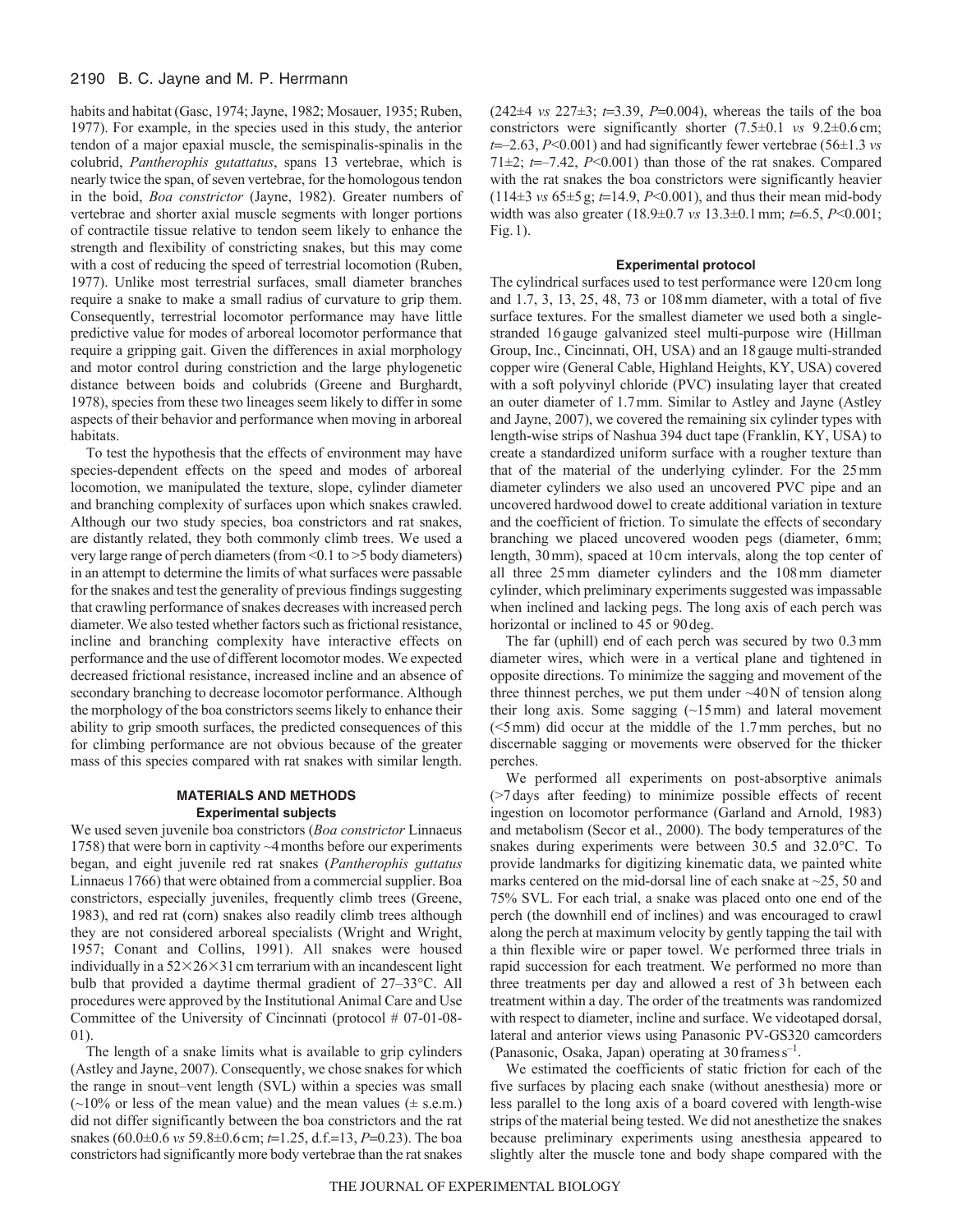Table 1. The coefficients of static friction of the primary surfaces used for testing locomotor performance

| Surface        | Boa constrictor                                        | Rat snake        |  |
|----------------|--------------------------------------------------------|------------------|--|
| Tape           | $0.39 \pm 0.005$                                       | $0.28 \pm 0.004$ |  |
| Insulated wire | $0.35 \pm 0.003$                                       | $0.32 \pm 0.005$ |  |
| Wood           | $0.32 \pm 0.015$                                       | $0.25 \pm 0.006$ |  |
| Bare wire      | $0.29 + 0.013$                                         | $0.18 \pm 0.006$ |  |
| <b>PVC</b>     | $0.27 \pm 0.007$                                       | $0.21 \pm 0.006$ |  |
|                | Values are means $\pm$ s.e.m. PVC, polyvinyl chloride. |                  |  |

normal condition. The 1.7-mm diameter wires were secured parallel to the long axis of the board using a double-sided tape beneath the wires, and fasteners allowed us to place the wires under tension in order to keep them straight and minimize movement. In a manner similar to Astley and Jayne, we gradually lifted one end of the board (nearest the head of the snake) and used a Smarttool digital level (MD Building Products, Oklahoma City, OK, USA) to determine the angle of the board when the snake first slipped downhill (Astley and Jayne, 2007). The process was repeated three times for each snake on each surface. We calculated the average coefficient of friction for each species using the average values for each individual and surface (Table1). A three-way ANOVA (factors: species, individual nested within species and surface) revealed highly significant ( $P<0.001$ ) effects of surface ( $F<sub>4,52</sub>=91.2$ ), species  $(F_{1,13}=125.4)$  and the two-way interaction between species and surface  $(F_{4,52}=12.0)$ . For both species the insulated wire and taped surfaces had the two highest values for the coefficient of friction, and the metal wire and PVC pipe had the two lowest values (Table1). Overall the boa constrictors had higher coefficients of friction than the rat snakes.

#### **Motion analysis**

For each snake within each treatment we selected the fastest trial as the one with the shortest elapsed time for the snake to travel 60cm. We then performed a more detailed analysis of each of these fastest trials using Adobe Premiere Pro version 7.0 (Adobe Systems, San Jose, CA, USA) to create digital video files for frame-by-frame motion analysis using MaxTRAQ 2.13 (Innovision Systems, Columbiaville, MI, USA). We used the long axis of the locomotor surface to define an *x*-axis, and the *y*-axis was perpendicular to the *x*-axis and in the plane of a dorsal view of the snake. When the movements of the reference paint marks on a snake at 25, 50 and 75% were cyclical, we determined the duration  $(t_{\text{cycle}})$  and forward displacement  $(\Delta x)$  of each cycle within the fastest trial. For concertina locomotion we defined a cycle as the time between successive initiations of static contact, whereas for lateral undulation one cycle was the elapsed time between successive times of maximum lateral displacement to one side. For each cycle we calculated the average forward velocity  $(v_x)$  by dividing  $\Delta x$  by  $t_{\text{cycle}}$ . For cyclic locomotion we used a variable sampling rate for frameby-frame analysis such that we obtained a minimum of 25 evenly spaced images per cycle. For a small number of trials in which the snakes appeared to use a combination of locomotor modes, we calculated  $v_x$  for the fastest 10 cm (for irregular movement) traversed by the snake. Our primary measurement of performance was the maximal value of  $v_x$  per cycle or 10cm interval for the fastest trial per individual per treatment. If a snake did not make any forward progress or was unable to hold on to the surface we used a value of 0 for  $v_x$ . Thus, we were able to obtain values of  $v_x$  for all combinations of individuals, species, surfaces and inclines.

For the four individuals of each species with the greatest grand means of  $\mathbf{v}_x$ , we measured three additional variables to quantify the posture of the snake for all treatments in which these snakes were able to hold on to a surface or make forward progress. We determined the minimum length of the snake along the *x*-axis  $(l_{min})$ within each cycle of movement or interval used to measure performance. At the time of *l*<sub>min</sub>, which corresponds to the time of maximal gripping area during concertina locomotion (Astley and Jayne, 2007), we also determined the number of regions where the body of the snake crossed the middle of the locomotor surface (*N*cr), and the average angle of the body relative to the *x*-axis ( $\alpha_{cr}$ ) at all of these locations.

For the fastest cycle of locomotion for each of the four fastest snakes per species, we also quantified the percentage of the cycle of concertina locomotion when the point at 50% SVL was in static contact with the substrate (%stat). We only determined values of %stat,  $\Delta x$  and  $t_{\text{cycle}}$  for trials in which the snakes did make forward progress and used a cyclic pattern of movement.

To better understand some of the oscillations that occurred for boa constrictors on the smallest horizontal diameter, we estimated the height of the center of mass (COM) relative to the wire. To do this we created a lateral-view bitmap, in which the entire background was lightened to provide a high contrast image with a darkened silhouette of the entire the body of the snake. We then used the COM feature of Maxtraq, which calculated the coordinates of the centroid of the dark pixels forming the snake silhouette. Hence, this simplified two-dimensional analysis assumed that the body of the snake was mostly in the vertical plane, and the boa constrictors on the horizontal wire conformed best to these conditions (Fig. 1C).

Table 2. F-values from four-way mixed model ANOVAs performed separately for four variables describing performance and posture from the trials using the highest friction surface for each diameter and surface without pegs

| $\tilde{\phantom{a}}$<br>$\tilde{\phantom{a}}$ |                  |           |           | $\tilde{\phantom{a}}$ |              |                   |                   |  |
|------------------------------------------------|------------------|-----------|-----------|-----------------------|--------------|-------------------|-------------------|--|
|                                                | Variable         | D         |           | Species               | $D \times I$ | $D\times$ species | $I\times$ species |  |
|                                                | $V_{X}$          | 83.8**    | $45.4***$ | $15.9**$              | $3.6*$       | $23.8**$          | 0.8               |  |
|                                                | d.f.             | (6, 78)   | (2,26)    | (1, 13)               | (12, 156)    | (6, 78)           | (2, 26)           |  |
|                                                | $N_{cr}$         | $84.5***$ | $25.0**$  | 66.7**                | $4.8**$      | $8.1***$          | 1.0               |  |
|                                                | $\alpha_{cr}$    | $147.1**$ | $9.5*$    | $35.7*$               | 1.0          | $5.3*$            | 0.1               |  |
|                                                | $I_{\text{min}}$ | $110.7**$ | $20.6***$ | $40.2**$              | 0.7          | $4.3*$            | 0.7               |  |
|                                                | d.f.             | (5, 30)   | (2, 12)   | (1,6)                 | (10,60)      | (5, 30)           | (2, 12)           |  |

D, diameter; I, incline;  $I_{\min}$ , minimum length of snake from its snout to tail tip along the x-axis;  $N_{\text{cr}}$ , number of crossing regions at  $I_{\min}$ ;  $\mathbf{v}_x$ , average velocity for the fastest cycle or 10 cm;  $\alpha_{cr}$ , angle of the body midline with respect to the x-axis from the dorsal view.

\*P<0.05; \*\*P<0.001; degrees of freedom are in parentheses. The F-values for **v**max include all individuals, diameters and inclines, whereas the F-values for Ncr,  $\alpha_{\rm cr}$  and  $l_{\rm min}$  are only for the four fastest individuals per species on the six smallest diameter cylinders and all inclines for which they were able to make forward progress or hold their position.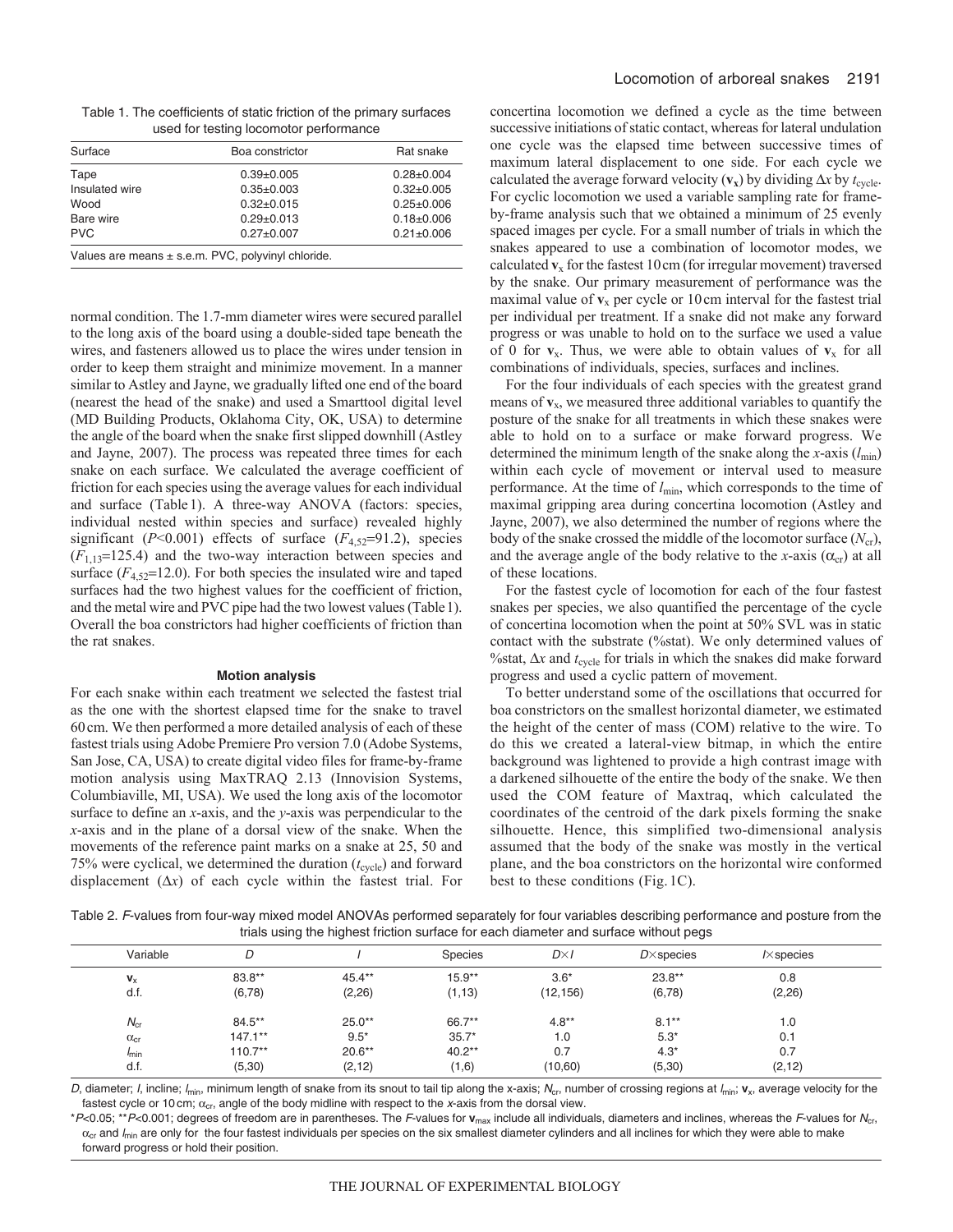### 2192 B. C. Jayne and M. P. Herrmann

#### **Statistical analysis**

For all analyses of variance (ANOVAs), species was a fixed and crossed factor, whereas individual was a random factor nested within species. All of the remaining factors describing the simulated arboreal surfaces (diameter, surface and the presence or absence of pegs) were fixed and crossed.



We did not have any missing values of  $v_x$  and hence we were able to use the following ANOVAs to analyze values of  $v_x$  for all individuals of both species. For the highest friction surfaces without pegs and for all seven diameters and all three inclines we used a fourway mixed-model ANOVA (factors: species, individual, diameter and incline; Table2). For the 25mm diameter cylinders with a variety of surfaces with and without pegs we performed a five-way ANOVA [factors: species, individuals, surface  $(N=3)$ , incline  $(N=3)$ , presence of pegs  $(N=2)$ ]. For the values of  $v_x$  for all three inclines, we used a four-way mixed-model ANOVA (factors: species, individual, presence of pegs and incline) for the largest diameter surfaces with and without pegs, and another four-way mixed-model ANOVA (factors: species, individual, surface and incline) for the smallest diameter cylinders with bare metal or insulated surfaces.

Additional analyses and descriptive statistics were restricted to the four fastest individuals of both species in order to minimize the occurrence of missing values, better characterize maximal speeds of locomotion and increase logistical feasibility. We analyzed the three variables describing posture ( $l_{\text{min}}$ ,  $\alpha_{\text{cr}}$  and  $N_{\text{cr}}$ ) using four-way mixed model ANOVAs (factors: species, individual, diameter and incline; Table2) using only the data from the six smallest diameters because the snakes were unable to hold onto the largest diameter. We provide descriptive statistics for the three variables describing the time course of movement and amplitude modulation  $(t_{\text{cycle}}, %$ stat and  $\Delta x$ ), but so many values of these variables were missing that an ANOVA for a sizable majority of the treatments was not feasible.

# **RESULTS**

# **Locomotor modes**

The modes of locomotion varied depending on the species, surface and incline. On all of the surfaces with pegs, regardless of incline, both species performed lateral undulation (Fig.1A,B). During this mode all points along the length of the snakes moved simultaneously and followed a fairly similar path (Fig.2A). Although the waves of bending were propagated posteriorly along the length of the snake, they were stationary relative to the pegs, which prevented backward slipping.

When the two smallest diameter (1.7 and 3 mm) cylinders without pegs were oriented horizontally, all of the boa constrictors performed lateral undulation, during which different longitudinal locations along the snake followed a similar overall path (Fig.1C, Fig. 2B,D). This form of lateral undulation was also performed occasionally by boa constrictors on horizontal 12 and 25mm diameter cylinders without pegs. Unlike conventional terrestrial lateral undulation, the bodies of the boa constrictors on the very narrow surfaces were not

Fig. 1. Effects of species, surface and incline on body posture and locomotor mode of Boa constrictor and Pantherophis guttatus. (A,B) Both species performed lateral undulation as shown in the dorsal views of the surfaces with pegs. (C) The simultaneous dorsal (top) and lateral (bottom) views of the boa constrictor on the horizontal 1.7 mm diameter wire illustrate another variant of lateral undulation, during which the mid-dorsal surface of the snake sagged considerably below the locomotor surface. (D,E) From top to bottom, the cylindrical surfaces upon which boa constrictors (D) and rat snakes (E) performed concertina locomotion had diameters of 1.7, 3, 12, 25 and 48 mm, and 73 mm (boa constrictor only). All images of concertina locomotion are dorsal views at the time when the maximal amount of gripping occurs and hence the snout-to-tail length is at a minimum  $(l_{\text{min}})$ . The distance between lines on the cylinders is 10 cm. As the diameter of the cylinders lacking pegs increased, the angle of the crossing and gripping regions increased and became nearly perpendicular to the long axis of the cylinder.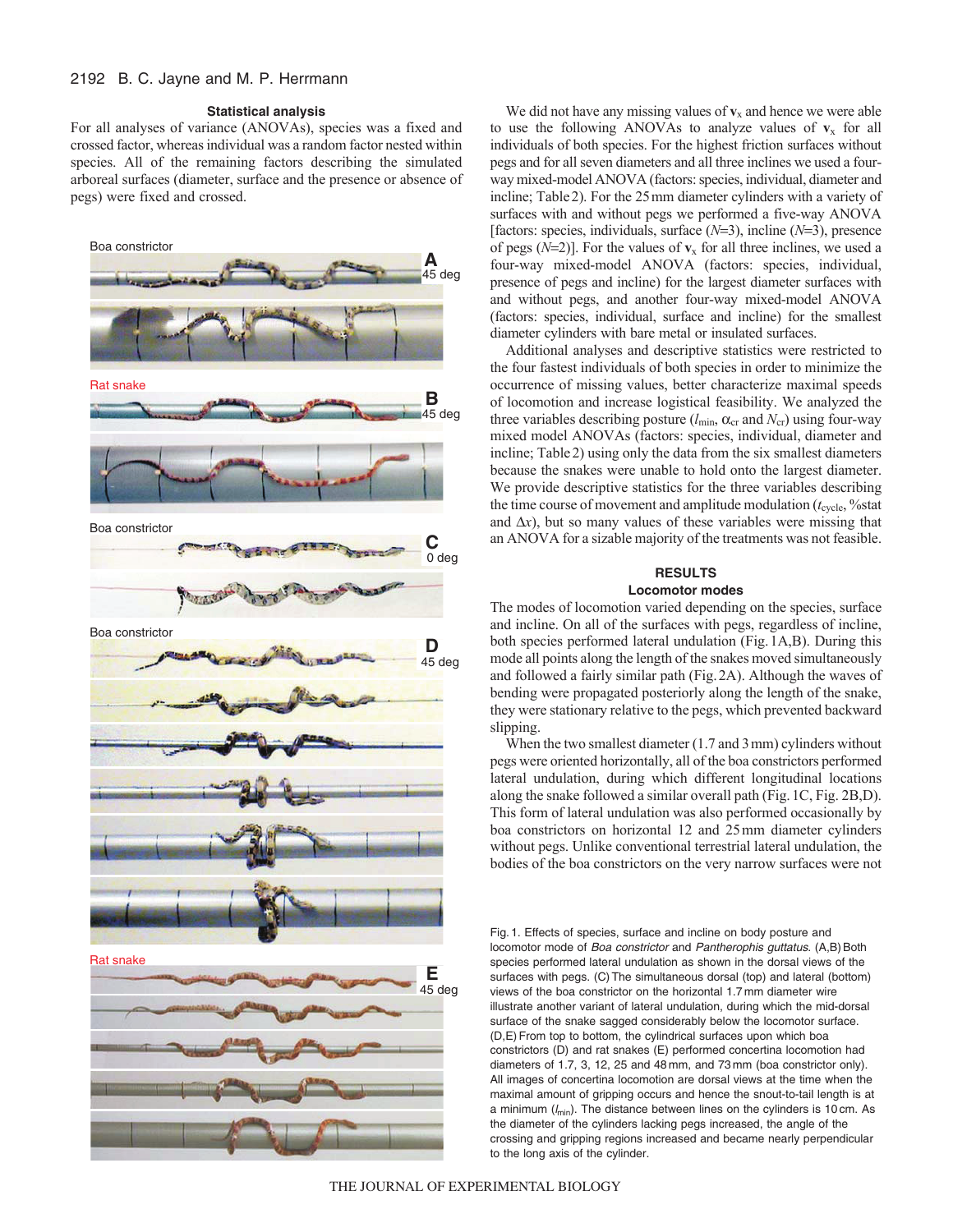mainly in a horizontal plane because they often sagged well below the supporting surface, and sagging occurred both from anterior to posterior (Fig.1C) and from side to side (Fig.3A,B). In addition, the entire snake periodically rotated about the long axis of the



cylinder on the two smallest horizontal surfaces. The frequency and amount of lateral displacement for these pendulum-like movements were greatest for the narrowest of the two surfaces on which this occurred (Fig.3C,D; supplementary material Movie1). These longaxis rotations had much faster frequencies  $(2-3)$  than those associated with propagating the wave of lateral bending posteriorly along the length of the snake (0.6–0.7Hz; Fig.2D).

The vast majority of locomotion observed for both species of snakes was concertina locomotion (Fig.1D,E, Fig. 2E, Fig. 4), but the boa constrictors used a different variant of concertina from the rat snakes. Unlike lateral undulation, during concertina locomotion some parts of the body moved while other regions had static contact associated with gripping the cylindrical surface (Fig.2E). As the snake progressed using this mode, the region of gripping usually shifted from a more anterior to a more posterior location along the length of the snake (Fig.2E). At a given location along the cylinder the boa constrictors required a space much larger than the cross section of its body because different points along the snake usually traveled along different paths (Fig. 2C,E). Unlike the boa constrictors, different longitudinal locations along the rat snakes performing concertina locomotion usually crossed the top of the cylinder at similar locations and appeared overall to follow a similar path, as described previously for adults of this species (Astley and Jayne, 2007).

On some surfaces individual snakes used more than one mode or different individuals used different modes on a single surface. For example, the boa constrictors used either lateral undulation or concertina locomotion on the 12 and 25mm diameter cylinders that were horizontal (Fig.4A). On the largest diameter cylinders without pegs the movements of snakes of both species were often irregular or involved a mixture of locomotor modes (Fig.4). For example, for the rat snakes on the largest horizontal cylinder, one individual performed only rectilinear locomotion, during which propulsion occurs *via* the ventral skin moving relative to the skeleton rather than by flexing the vertebral column (Lissmann, 1950). A different rat snake performed very slow lateral undulation, another combined rectilinear and concertina locomotion and the others often used a combination of lateral undulation and concertina locomotion. When the largest cylinder was inclined 45deg, two of the boa constrictors used a combination of rectilinear and concertina locomotion, whereas the others used exclusively concertina locomotion.

#### **Locomotor performance**

The maximum speeds attained by the snakes varied significantly with perch diameter, perch incline, species, the presence of pegs

Fig. 2. Modes of locomotion of the boa constrictors. (A–C) Dorsal views of the paths traveled by different longitudinal locations along the mid-dorsal line are shown for a single individual (gray areas indicate the surfaces the snake crawled on). (D,E) Successive dorsal view images showing approximately one cycle of movement. The snake performed lateral undulation on the 25-mm diameter cylinder (A) with pegs (yellow circles) and the 1.7-mm diameter insulated wire (B,D). Concertina locomotion was used on the 25-mm diameter cylinder lacking pegs (C,E). During lateral undulation different points along the body of the snake followed a similar path, whereas during the concertina locomotion of boa constrictors this was not the case. Note that the  $y$ - and  $x$ -axes of the plots are not to the same scale and hence lateral movements appear exaggerated. The times between successive points for A–C were 0.53, 0.23 and 0.50 s, respectively. For D and E the times between successive images were 3.3 and 0.5 s, respectively. The snake performing lateral undulation (D) had a steady forward progression unlike the periodic starting and stopping (shaded areas) involved in concertina locomotion (E). The distance between successive lines on the cylinders is 10 cm.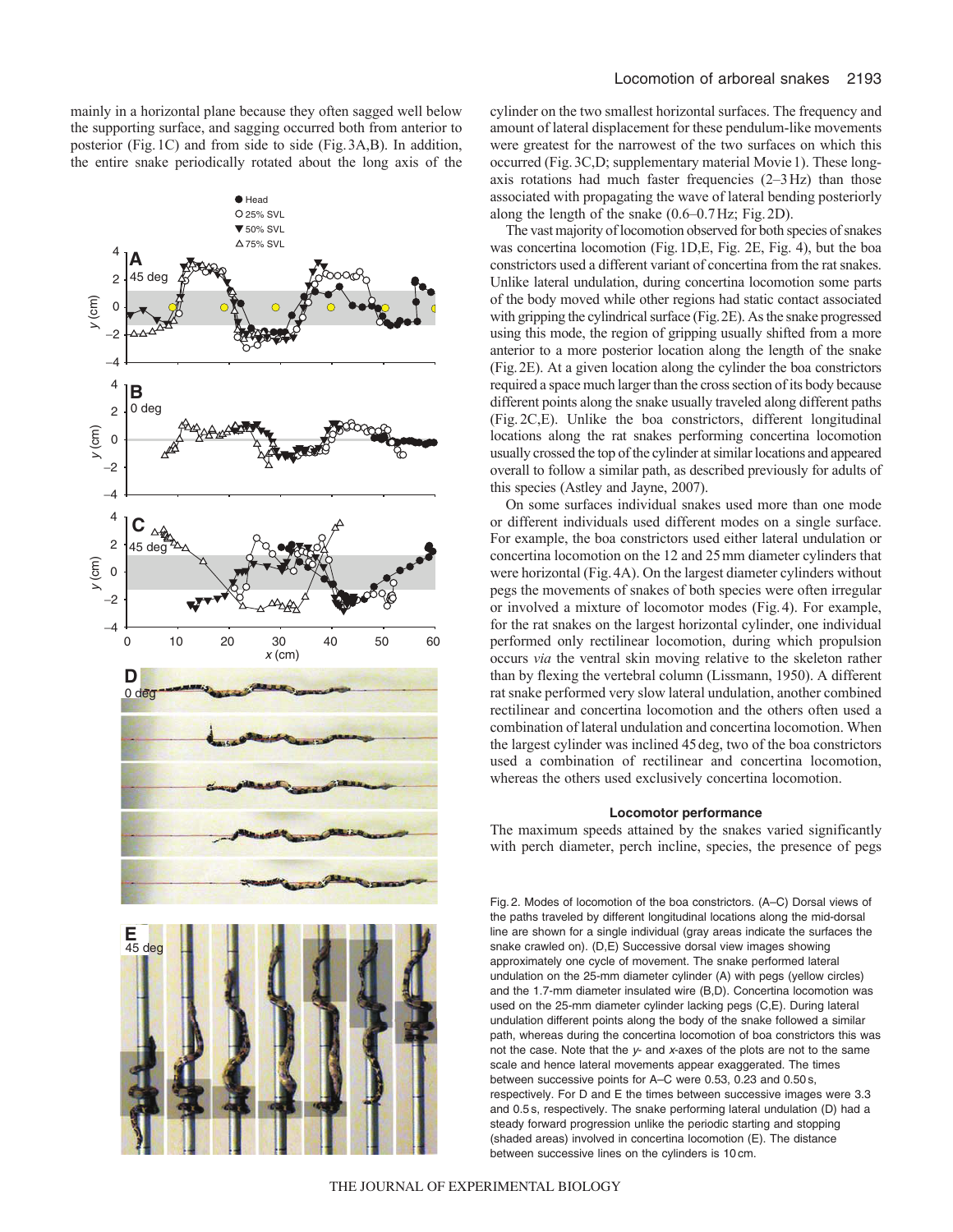

Fig. 3. (A,B) Anterior views of long-axis oscillations of a single boa constrictor performing lateral undulation on the horizontal 1.7-mm diameter insulated wire (A) and the 3-mm diameter taped surface (B). Note that the thin vertical light-colored lines are the wires supporting the far end of the perch rather than the surface that the snake crawled on. A substantial portion of the snake was below the supporting surface. (C,D) Lateral displacement of a point (white circle) along the mid-ventral line of the lowest loop on the left side of the snake during the periodic long-axis rotations shown in A and B, respectively. On the narrower surface both the amplitude and frequency of these lateral displacements increased compared with the wider surface. The successive images in A and B are one-half cycle apart, and the time interval between successive points in C and D is 0.017 s. See supplementary material Movie 1.

and surface textures (Figs4, 5, 6). Many of these factors also had significant interactive effects on  $v<sub>x</sub>$  (Table 2).

For the high-friction surfaces (insulated wire or duct-tape covered) without pegs,  $\mathbf{v}_x$  of both species usually decreased with increased incline, and for a given incline, the greatest values occurred for intermediate diameters that were approximately equal to or less than the diameter of the snakes (Fig.4). The differences in performance between the two species were highly dependent upon diameter (Table2), as the rat snakes were slightly faster than the boa constrictors on the smallest diameters, whereas the boa constrictors were substantially faster than the rat snakes on surfaces with



Fig. 4. The effects of species, incline and diameter of cylinders on locomotor performance. (A–C) Forward velocity per cycle ( $v_x$ ) of boa constrictors (black) and rat snakes (red; dashed line) on the high-friction surfaces (insulated wire and duct tape covering) without pegs and oriented horizontally (A) or with inclines of 45 deg (B) or 90 deg (C). For a given species and incline the fastest speed occurred on an intermediate diameter cylinders. As explained in more detail in the results, a mixture of locomotors modes was used for the extremely small or extremely large diameters, but most locomotion on these surfaces was concertina. LU, lateral undulation. Values are means  $\pm$  s.e.m.

diameters ranging from 13 to 73mm (Fig.4). On the largest diameter cylinder, none of the rat snakes was able to hold position on either the 45 or 90 deg incline (Fig. 4B,C), whereas all of the boa constrictors were able to either hold their position or make forward progress on the 45 deg ( $v_x$ >0 for five individuals) and 90 deg ( $v_x$ >0 for two individuals) inclines. On the second and third largest diameters inclined, 45 and 90deg, all of the rat snakes were at least able to hold their position, but for all these four treatments only a single individual made forward progress (48mm diameter, 45deg incline). By contrast, all of the boa constrictors were able to make forward progress on these four combinations of diameter and incline.

For the values of  $v_x$  on the 25 mm diameter cylinders with and without pegs (Fig. 5), the main effects of both incline  $(F_{1,13}=75.6)$ , *P*<0.0001) and the presence of pegs  $(F_{2,26} = 58.1, P \le 0.0001)$  were highly significant because both species of snakes were slower as incline increased and faster when pegs were present. The main effect of the primary surface  $(F_{2,26}=2.79, P=0.08)$  was not statistically significant. However, surface and the presence of pegs had a significant interactive effect  $(F_{2,26}=5.34, P=0.011)$  as a result of both species having decreased performance with decreased friction of surfaces lacking pegs (Fig.5) but little regular variation in  $v_x$ occurred with the primary surface when pegs were present. Similarly, the main effect of species on performance was not statistically significant  $(F_{1,13}=1.53, P=0.24)$ , but a significant interaction occurred between species and the presence of pegs  $(F_{1,13}=18.8)$ , *P*=0.0008) because boa constrictors were faster than rat snakes when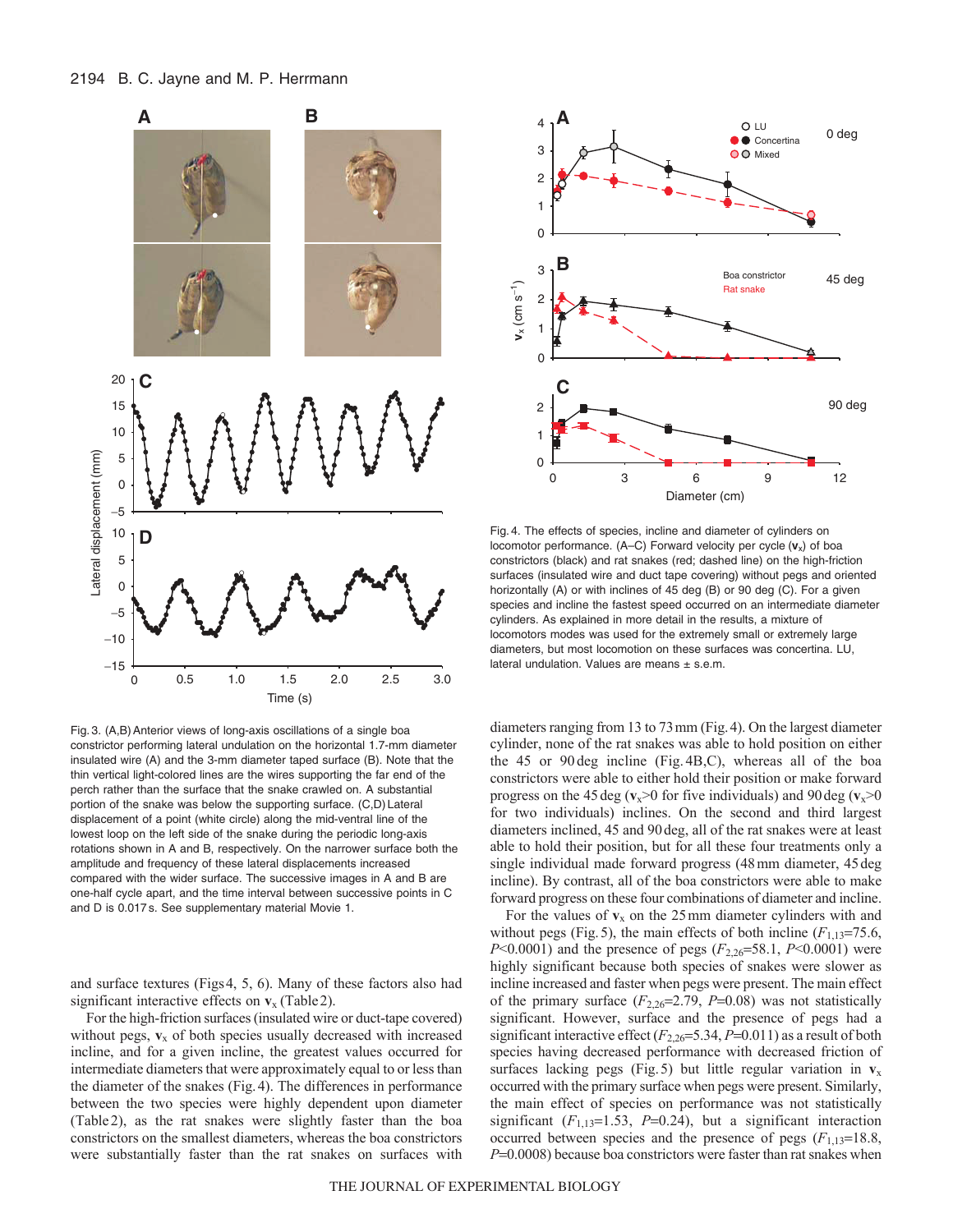

Fig. 5. The effects of species, surface texture, pegs and incline for the locomotor performance of snakes on the 25-mm diameter surfaces with and without pegs for the horizontal (A), 45 deg uphill (B) and vertical uphill (C) surfaces. The boa constrictors usually moved faster than rat snakes on surfaces without pegs, whereas the rat snakes were usually faster than the boa constrictors on the surfaces with pegs.

pegs were absent and rat snakes were faster than boa constrictors when pegs were present (Fig. 5).

For the largest and smallest diameter surfaces either the presence of pegs or differences in the coefficient of friction were sufficient to influence whether the surface was passable (Fig.6). Although the largest diameter cylinder was impassable for many individuals of both species, the addition of pegs significantly increased the performance of both species  $(F_{1,13}=58.7, P<0.0001)$  and allowed all individuals of both species to make forward progress on all inclines (Fig.6A). For the largest diameter cylinder the peg treatment also had significant interactive effects both with species  $(F_{1,13}=10.6)$ , *P*=0.0063) and with incline  $(F_{1,13}=9.5, P=0.0008)$  as the vertical incline markedly reduced the benefits associated with the pegs compared with the shallower inclines. In addition, the rat snakes were much faster than boa constrictors on the surfaces with pegs that were horizontal and inclined 45deg, whereas boa constrictors were faster than rat snakes on the largest vertical cylinder with pegs (Fig.6A).

Performance on the smallest diameter (Fig.6B) had significant main effects of incline  $(F_{2,26} = 14.2, P = 0.0001)$ , species  $(F_{1,13} = 6.7,$ *P*=0.0224) and surface  $(F_{1,13}=19.9, P=0.0006)$  and a significant interaction between surface and incline  $(F_{2,26}=7.7, P=0.0024)$ . The species by surface interaction effect was marginally significant  $(F_{1,13}=5.1, P=0.041)$ , and the species by incline interaction was not significant  $(F_{2,26}=2.0, P=0.15)$ . Performance usually decreased with increased incline, and the rat snakes were often slightly faster than the boa constrictors (Fig.6B). The slipperier surface did not appear to be detrimental for the maximum speeds of horizontal movement, but the lower friction surface did decrease the speeds of uphill locomotion compared with the insulated wire (Fig.6B).

#### **Kinematics**

The variation in speed of the two species on different surfaces was associated with complex combinations of modulating both the frequency and amplitude of movements (Fig.7). For both species the values of cycle duration were usually lowest and varied little between the three smallest diameters, but cycle duration usually increased with further increases in cylinder diameter (Fig.7A,B). However, a notable exception to these trends was that the lateral undulation of boa constrictors on the narrowest horizontal surface had very long cycle durations compared with those on intermediate diameters when these snakes started to perform mostly concertina locomotion (Fig.7A). For a given diameter and incline the boa constrictors usually had longer cycle durations than the rat snakes (Fig.7A,B).

The forward movement per cycle for the concertina locomotion of boa constrictors was usually greatest on intermediate diameter cylinders (Fig.7C), whereas this quantity generally increased with increasing diameter of horizontal surfaces for the rat snake (Fig.7D). For a given diameter and incline, boa constrictors usually had much greater forward movement per cycle than rat snakes (Fig.7C,D).



Fig. 6. The effects of species, incline and pegs (A) or surface texture (B) on the locomotor performance of snakes on the 108-mm (A) and 1.7-mm (B) diameter surfaces. Either the addition of pegs (A) or increased friction (B) allowed many snakes to make forward progress when they could not otherwise do so.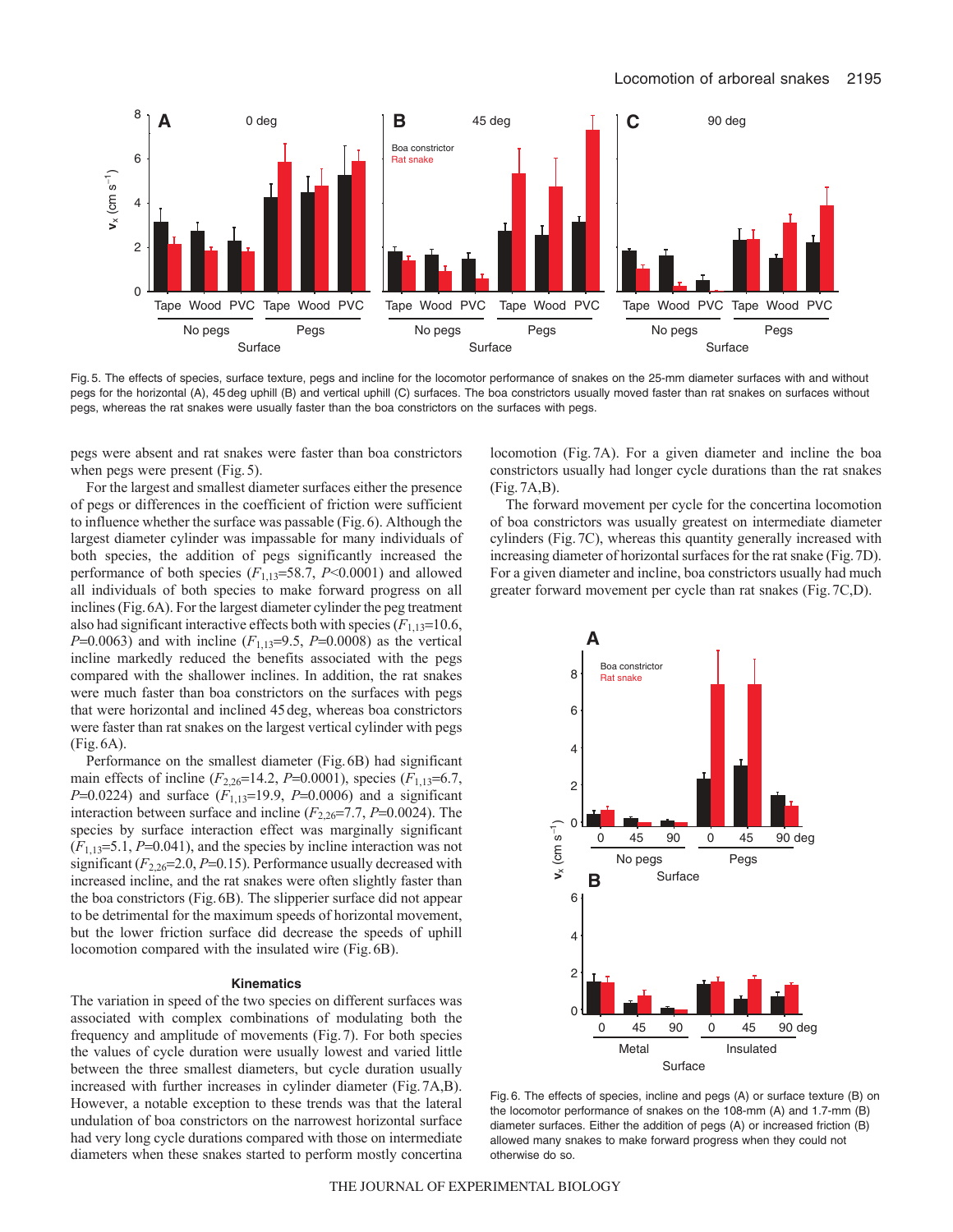

Fig. 7. The effects of species, incline and diameter on kinematics. (A,B) Cycle duration ( $t_{\text{cyclic}}$ ). (C,D) Forward movement per cycle ( $\Delta x$ ). (E,F)The percentage of a cycle of concertina locomotion in which there was static contact between the snake and the surface (%stat). All values (mean  $\pm$  s.e.m.) are for the high-friction surfaces (insulated wire and duct tape covering) without pegs; (A,C,E) boa constrictors and (B,D,F) rat snakes. Missing values indicate surfaces upon which the snakes made no forward progress. The boa constrictors usually moved much farther per cycle than the rat snakes.

Different speeds were thus not attained by a single mechanism of modulating either the frequency or the amplitude of movements. Instead, the increased speed of boa constrictors on the smallest to intermediate diameter cylinders was accomplished primarily by increasing the forward movement per cycle while frequency changed little, and the decreased speed of boa constrictors on the intermediate to largest diameters was associated with simultaneous decreases in the frequency and forward movement per cycle. Although the forward movement per cycle of rat snakes had some increases associated with the increased diameter of horizontal surfaces, the increases in cycle duration were so large that performance still decreased markedly from the intermediate to greatest diameter.

During concertina locomotion both species spent large portions of time in static contact with the substrate when moving on very small diameters (Fig.7E,F), but for subsequent increases up to the greatest diameter few trends in values of %stat were evident. One notable difference observed for rat snakes was that %stat for inclined surfaces were usually greater than those for the corresponding diameters of cylinders that were horizontal (Fig.7F).

For the high friction surfaces lacking pegs,  $N_{cr}$ ,  $\alpha_{cr}$  and  $l_{min}$  were significantly affected by incline, diameter, species and the two-way interaction between diameter and species (Table2, Fig.8). For both species  $N_{cr}$  decreased with increased cylinder diameter (Fig. 1C–E) and within each species, for a given diameter, (<30mm) values of *N*cr were often greater for the steeper surfaces (Fig.8A,B). For a given diameter and incline rat snakes usually had greater values of *N*cr than boa constrictors (Fig.1, Fig. 8A,B).

For both species  $\alpha_{cr}$  increased significantly with increased diameter up to ~30 mm, after which little change in  $\alpha_{cr}$  occurred (Fig. 1, Fig. 8C,D). For a given diameter the values of  $\alpha_{cr}$  for both species were often greater for the steeper inclines, and the boa constrictors usually had greater values than those of the rat snakes (Fig.8C,D).

As a result of having larger loops and greater portions of the body not oriented along the long axis of the cylinder, the minimum length of the snake along the *x*-axis decreased for both species with increased cylinder diameter (Fig.1, Fig.8E,F). For both species, values of *l*min were usually lower for steeper inclines for cylinders of a given diameter (Fig.8E,F). Except when they were performing a lateral undulation on the narrowest horizontal surfaces, the boa constrictors usually had lower values of  $l_{\text{min}}$  than rat snakes on a given diameter and incline (Fig.8E,F).

# **DISCUSSION**

To simulate some of the diversity of arboreal habitat structure, our study included a wide variety of cylinder diameters and inclines combined with different surface textures and branching complexity. In addition to affecting the type of locomotion used by snakes, these factors affected whether a surface was passable, how fast the snakes were able to move and several details of the posture of the snakes while moving. The magnitude and nature of these effects on locomotion depended upon the species of snake, and the effects of cylinder diameter and pegs were usually large compared with those of the surface textures (and friction) that we studied.

#### **Modes of locomotion**

Much of the diversity of gaits used by a single species of limbed animal is associated with changes in speed, in addition to some gaits being associated with different evolutionary lineages (Hildebrand, 1976). By contrast, most of the variation in the modes of locomotion described previously for snakes is associated with the shape and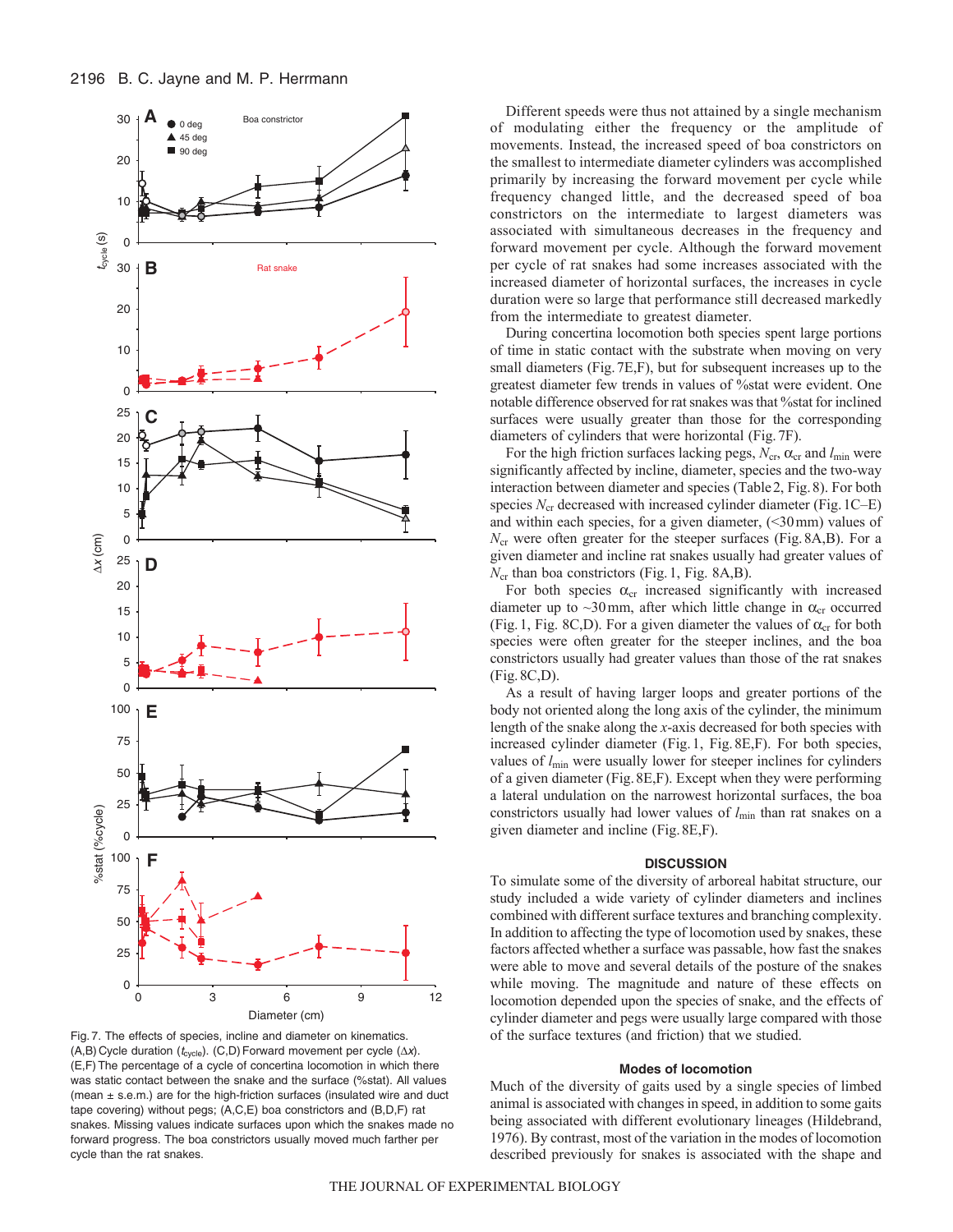

Fig. 8. The effects of species, incline and diameter on kinematics. All values (mean  $\pm$  s.e.m.) are for the high-friction surfaces (insulated wire and duct tape covering) without pegs; (A,C,E) boa constrictors and (B,D,F) rat snakes. The number of crossing regions  $(N_{cr})$  for boa constrictors (A) was lower than for rat snakes (B), and the crossing angle  $(\alpha_{cr})$  of the body of boa constrictors (C) was usually higher than that of rat snakes (D). The minimum length of the body ( $l_{min}$ ) of boa constrictors (E) was often shorter than that of rat snakes (F). The effects of diameter often exceeded those of incline for a given kinematic variable.

frictional resistance of surfaces, and single species of snakes often can perform all major modes of locomotion although the tendency to use a particular mode varies among different evolutionary lineages (Gans, 1974; Gray, 1946; Jayne, 1986; Lissmann, 1950).

A long-held view of terrestrial lateral undulation is that it requires macroscopic surfaces that allow the sides of the snakes to push against them (Mosauer, 1932; Gray and Lissmann, 1950; Gans, 1974). Thus, a noteworthy feature of the lateral undulation of boa constrictors on the narrowest horizontal cylinders was the absence of such surfaces. Recent experiments and simulations indicate that the directionally dependent coefficient of friction for snake skin may allow some snakes to perform lateral undulation on smooth flat surfaces, and the efficiency of this type of lateral undulation might be enhanced if the body of the snake has some localized lifting to localize the distribution of mass (Hu et al., 2009). When the entire length of the snake touches the ground, detecting a non-uniform mass distribution is technically very difficult, and flat surfaces often cause snakes to use sidewinding, during which a snake lifts different sections of its body (Gray, 1946; Gans, 1974; Jayne, 1986). However, the boa constrictors on the narrow horizontal cylinders unambiguously had very localized mass distribution (Fig.1B), and their lateral undulation on smooth cylinders provides additional support for the mechanism of flat-surface lateral undulation proposed by Hu et al. (Hu et al., 2009).

The selection of different gaits can affect stability. For example, if the COM of a limbed animal is always within a polygon of support formed by the feet contacting the ground, then it is statically stable because it would not topple if its posture were frozen at any instant (Alexander, 2003). Thus, for limbed animals one of many consequences of moving on arboreal surfaces narrower than their normal stance width is that this method for attaining stability probably becomes more difficult (Schmidt and Fischer, 2010). However, depending on factors such as cycle duration and the time it takes for an animal to fall a distance less than the height of its legs, limbed animals can move without falling completely while using gaits that are not statically stable (Alexander, 2003).

One obvious advantage of the limbless snake body plan for moving on flat surfaces is that falling is not a risk, and hence snakes in these circumstances are statically stable. By contrast, for snakes in arboreal environments, a cylindrical body on a cylindrical surface is at great risk of toppling unless a branch has an extraordinarily large diameter or secondary branches (Astley and Jayne, 2009) or unless the long axis of the snake departs from a straight line. The boa constrictors used very symmetric waveforms during lateral undulation on the narrowest horizontal cylinders. Consequently, they were stable in so far as they could stop without gripping and not fall or topple. For most smooth cylinders in our study, the snakes of both species at least transiently had irregular waveforms (Figs1, 2) that were less stable, and they used increased reliance on gripping to cope with this. For example, when the rat snakes extended forward and had a minimal gripping area on the horizontal wire, they frequently would spin entirely around the wire or topple so that they were temporarily upside down. During uphill concertina locomotion, the boa constrictors were able to grip the smallest diameter, even though it appeared to be difficult to do so. Thus, the use of balancing lateral undulation by boa constrictors on the thin horizontal surfaces appears to reflect a behavioral preference rather than an inability to grip. An additional factor for the different gaits of the boa constrictors moving uphill rather than horizontally on the smallest smooth cylinders is that a grip is required to prevent backward sliding caused by the weight of the snake.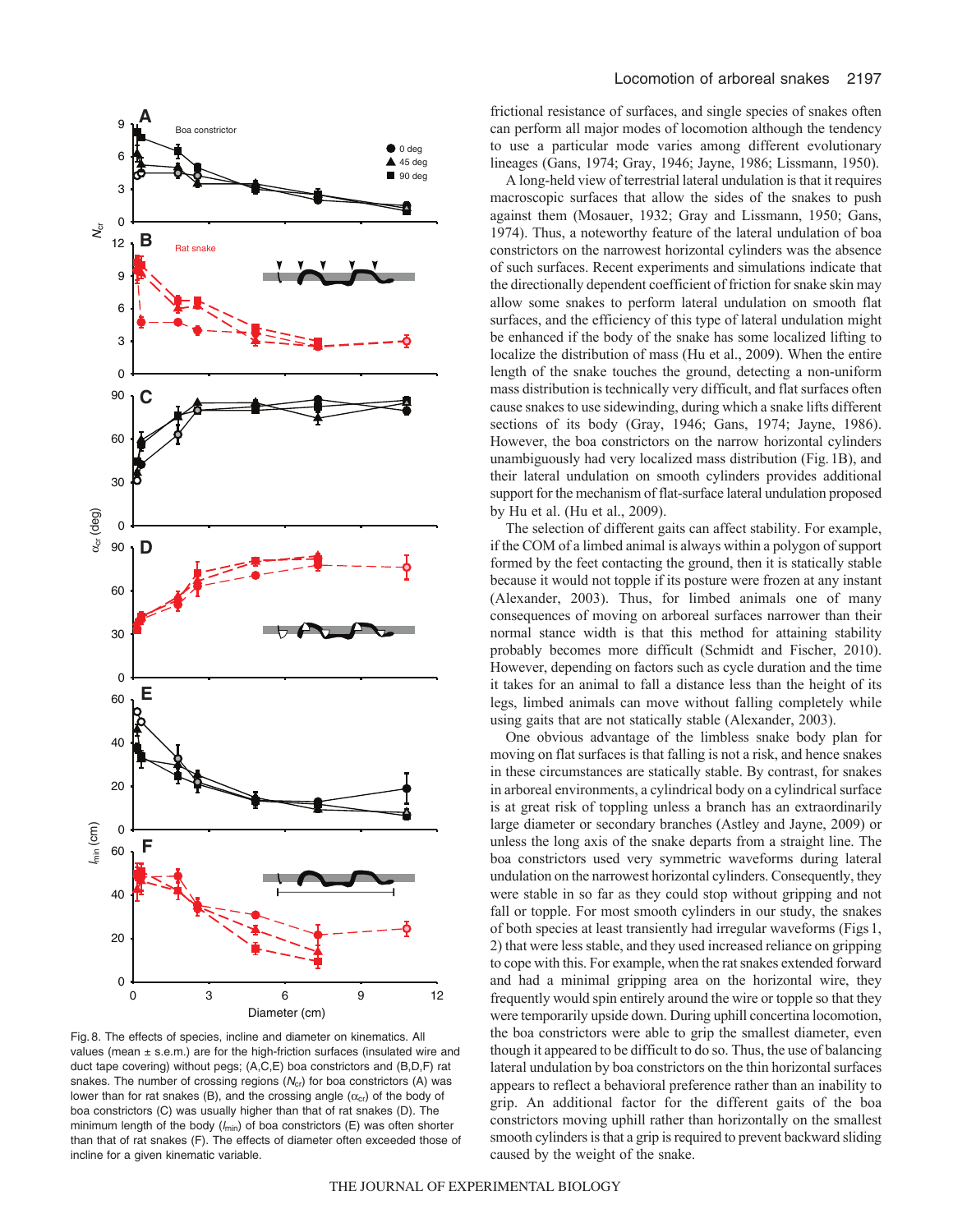### 2198 B. C. Jayne and M. P. Herrmann

In addition to the probable benefits for stability, boa constrictors may have used lateral undulation on the thin horizontal cylinders to reduce the energetic cost of locomotion. The energetic cost of the conventional terrestrial lateral undulation is substantially less than that of concertina locomotion in tunnels with moderate width (Walton et al., 1990), and the energetic cost of concertina locomotion probably increases with decreased tunnel width (Jayne and Davis, 1991). Arboreal concertina shares the following traits with tunnel concertina movement, which seem likely to make it energetically costly: large and frequent changes in momentum associated with periodic stopping, the need to overcome both sliding and static frictional resistance, and substantial forces perpendicular to the direction of movement in order to prevent slipping (Walton et al., 1990). Horses provide a precedent for an animal selecting a more economical gait when two gaits are possible (Hoyt and Taylor, 1981), but factors other than energetic economy may provide the proximate cue for gait selection (Farley and Taylor, 1991). Thus, the boa constrictors also might select a more economical alternative when more than one gait is possible, but stability could be another important factor or the proximate cue leading to this choice.

For many years the definitions of both limbed (Hildebrand, 1976) and limbless (Gans, 1974; Gray, 1946; Jayne, 1986) gaits have relied primarily on kinematics, but such methodology is not always sufficient to detect important distinctions for how animals move. For example, a recent analysis of force platform data found that some tetrapods with walking and running kinematics (duty factors <50% and >50%, respectively) actually had running or walking mechanics (Reilly et al., 2006). Similarly, aquatic and terrestrial lateral undulation of snakes have continuous posterior propagation of lateral bending but different phase relationships between bending and muscle activity (Jayne, 1988a).

Given the probable diversity of forces and motor pattern, several types of concertina locomotion appear to be distinct gaits. All types of concertina locomotion described in this and other studies (Gans, 1974; Gray, 1946; Jayne, 1986) involve periodic starting and stopping as the body is either pulled toward or pushed away from a convoluted region that functions as an anchor. However, the manner in which the body is anchored depends on the shape of the substratum. On flat surfaces the weight of the convoluted region of the snake appears sufficient to create an anchoring region (Gray, 1946), whereas all other forms of concertina movement probably involve actively pressing the body against surfaces to attain an anchoring region or grip. Electromyograms of snakes performing concertina locomotion in tunnels are consistent with the snakes pressing outward against the vertical sides of tunnels (Jayne, 1988b), whereas moving on cylinders probably requires pressing inward to establish a grip.

Some snakes may have two methods for gripping cylinders. For example, the lack of surface deformation when boa constrictors use concertina locomotion to climb thick ropes suggests they use opposing grips, whereas deformation of thinner ropes suggests these snakes press inward at different locations (Byrnes and Jayne, 2010). The preponderance of ventral contact on thicker cylinders also suggests an important role for muscles that flex the vertebrae ventrally, whereas the more extensive contract between the lateral surfaces of the snakes and the thin vertical cylinders suggests an increased importance of the lateral flexors for gripping (Byrnes and Jayne, 2010). If snakes use two distinct gripping strategies with both path-following and non-path-following kinematics (Fig.2) (Astley and Jayne, 2007; Byrnes and Jayne, 2010), then this may represent four distinct patterns of arboreal concertina locomotion from the combined data for only two species.

In addition to these different types of arboreal concertina locomotion, rat snakes moving downhill on smooth cylinders use a unique form of sliding (Astley and Jayne, 2007), and the arboreal lateral undulation of boa constrictors seems likely to be distinct from the mostly planar movements of terrestrial lateral undulation in which the sides of the snakes push against objects. Considering that most traditional schemes recognize only four or five modes of terrestrial snake locomotion (Gray, 1968; Cundall, 1987), this diversity of arboreal gaits found for only two species of snake is noteworthy.

## **Relating performance to morphology, kinematics and environmental structure**

A key reason for comparing boa constrictors with rat snakes was that their axial anatomy differs. Although the snakes in our study had similar SVLs, the boa constrictors were nearly twice as heavy, 40% wider and had 10% more body vertebrae than the rat snakes. In addition, major axial muscles of the boa constrictor differ substantially from those of the rat snakes. For example, the single segments of the semispinalis muscle in boa constrictors and rat snakes span 15 and 18 vertebrae, respectively (Jayne, 1982), and the anterior tendon of this muscle is also much shorter in boa constrictors than rat snakes (7 *vs* 13). Additional qualitative differences in muscle morphology are correlated with boa constrictors and rat snakes being representative henophidian (booid) and caenophidian (coubroid) snakes, respectively (Gasc, 1974; Jayne, 1982; Mosauer, 1935). In addition to some correlations between axial morphology and phylogeny, constricting snakes usually have more body vertebrae and shorter axial muscle segments than related non-constricting species (Jayne, 1982). Although all henophidian snakes constrict their prey, the constricting habit is not universal and evolved independently several times within the caenophidian snakes (Greene and Burghardt, 1978). Both of the species in our study constrict their prey.

Ruben suggested that the shorter total spans and a greater proportion of contractile tissue per segment typical of boid snakes are well suited for making tight coils and generating high forces during constriction but ill suited for rapid locomotion (Ruben, 1977). Indeed he found that the maximal speeds of terrestrial lateral undulation of a boid (rosy boa) were much slower than those of the slender bodied, non-constricting colubrid (coachwhip snake). Similarly, the colubrid in our study with longer axial muscle segments was faster than the boid when performing lateral undulation on the cylindrical surfaces with pegs. However, for moderate to large diameter cylinders lacking pegs, the boa constrictors were faster than the rat snakes. Thus, unlike Ruben's suggestion that shorter axial muscle segments enhance the ability to constrict to the exclusion of the ability to move fast, the consequences of this morphology for locomotor performance are highly dependent on the mode of locomotion and environmental structure.

The primary constraints for arboreal locomotor performance may differ from those commonly considered for locomotion in other environments. For example, we observed very low frequencies of movement at reasonably warm temperatures (30°C), and thus unlike some lizards running at low temperatures (20°C) (Swoap et al., 1993), the time course of muscle twitch kinetics seems unlikely to be important for our tests of performance. In addition, the capacity of the muscles to produce force useful for propulsion becomes irrelevant if sufficient force is not produced perpendicular to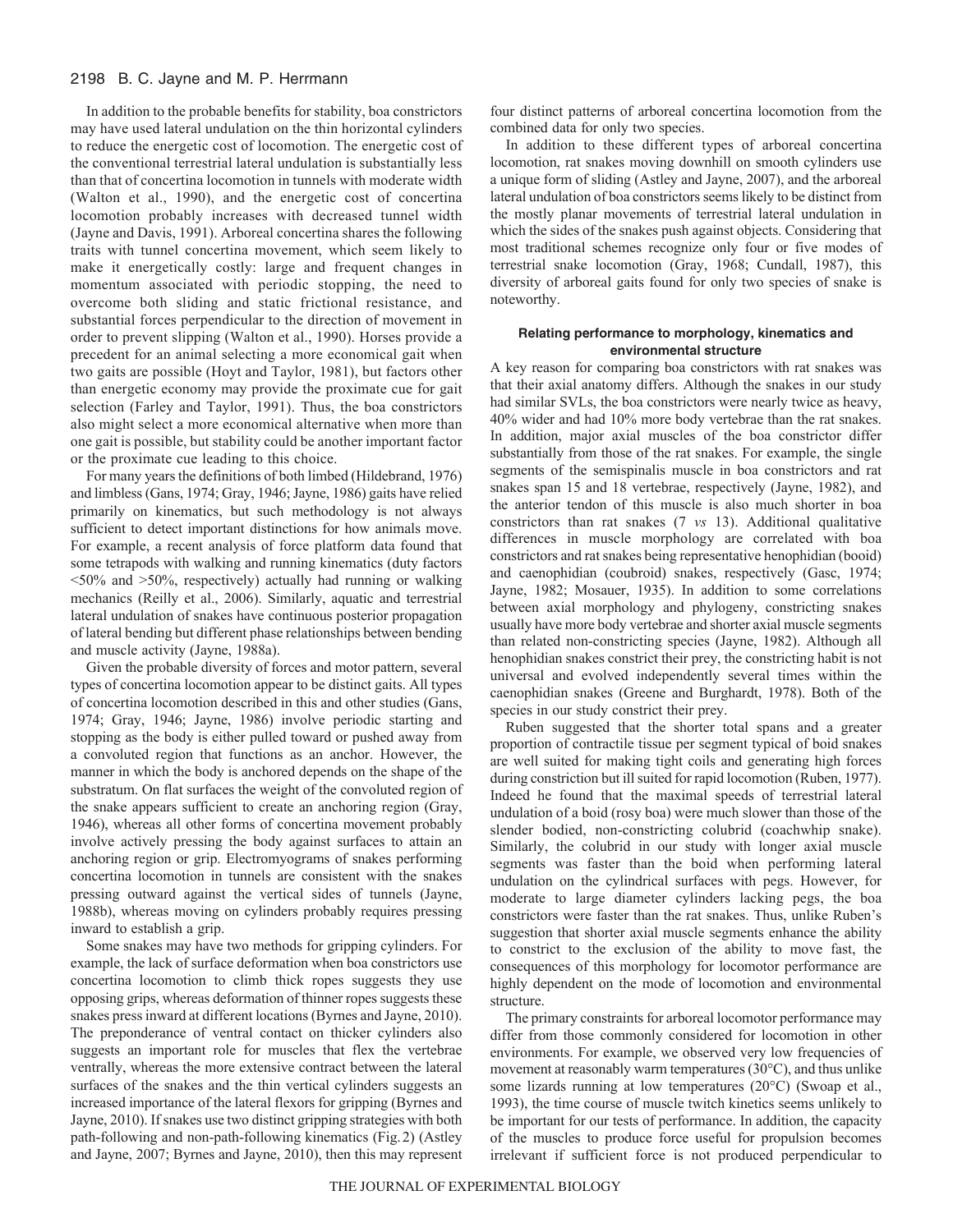movement, to create a grip during concertina locomotion. As is the case with the performance of novice ice skaters, the ability to stay upright might trump the potential capacity of the locomotor muscles to produce propulsive force.

Many of the differences in kinematics between species and on different surfaces and inclines reflect these demands of either maintaining balance or generating an effective grip. The somewhat deeper loops of the boa constrictors using later undulation on the horizontal 1.7mm wire compared with the 3mm cylinder (Fig. 3) are consistent with the snakes lowering their COM more on perches where balancing is probably more difficult. The strategy of belowbranch locomotion is also use by some limbed mammals such as primates and sloths (Wright et al., 2008; Nyakatura and Fischer, 2010), but the factors that cause the transition between moving with the COM above or below the branch are not well understood. Although many limbed animals prefer to move on the top of cylindrical surfaces, with decreased diameters or increased inclines a common strategy is to have a more flexed limb posture, which can decrease the height of the COM as well as having a variety of other effects that may benefit stability (Vilensky et al., 1994; Spezzano and Jayne, 2004; Schmidt and Fischer, 2010). Unlike limbed animals, snakes are able to get their COM below a branch while keeping their head right-side up and above a branch.

A potential disadvantage of a snake such as a boa constrictor having a large body diameter is that on top of a perch its COM will be higher than that of a snake with a smaller body diameter. Perhaps this helps to explain why the boa constrictors on the narrowest horizontal cylinders used a different gait and body posture from those of the rat snakes. If the COM of the boa constrictors on the horizontal wire oscillated with the mechanics of a simple frictionless pendulum, then for the observed frequency  $(f=T^{-1})$  of 2.5Hz the length (*L*) of the arm of pendulum would be  $\sim$ 4 cm  $[T=2\pi(Lg^{-1})^{-1/2}$ , where *g* is gravitational acceleration]. Our estimated location of the COM was 7mm below the wire, which would predict  $f=6$ Hz. The observed frequency of long axis oscillation was much greater than the frequency with which the snakes propagated bending posteriorly (<0.1Hz). Thus, rather than the peculiar long-axis oscillations corresponding simply to the frequency of arboreal lateral undulation, they are more similar to those values expected from pendulum mechanics considering that significant frictional resistance does occur between the snake and the wire. Despite the tension on the wire, the movements of some snakes did cause some sagging and vibration of the wire, which might contribute to the observed oscillating rotations. However, long-axis rotations of snakes also occurred on the 5mm diameter rod, which appeared to function much better as a rigid surface. Regardless of their causes, the oscillating rotations of the boa constrictors nicely illustrate a remarkable ability of these snakes to maintain balance, whereas the rat snakes often spun completely around the wire while attempting to perform concertina locomotion on top of it.

Another strategy to minimize difficulties associated with balancing and slipping is to move slowly (Lammers, 2009). Highly arboreal limbed animals such as lorises, chameleons and twig anoles often move slowly, but depending on the context for their movement some bursts of faster locomotion may occur (Peterson, 1984; Irschick and Losos, 1998; Nekaris and Stevens, 2007). Similarly the locomotion that we observed for snakes on the thin horizontal cylinders was extremely slow, especially the arboreal lateral undulation of the boa constrictors on the wire. In nearly all other circumstances the speeds of lateral undulation of a particular species of snake greatly exceed those of concertina locomotion (Jayne, 1986). An interesting but largely unresolved question is whether snakes and other arboreal animals move slowly on cylindrical surfaces simply because they cannot move any faster or whether they are using this as a strategy to reduce the risk of falling.

Gripping can compensate for an inability to balance, but the benefits of gripping depend on the incline of the surface. Gripping a horizontal cylinder can help to prevent toppling by long-axis rotation, whereas the primary problem associated with climbing up a vertical cylinder is preventing backward slipping. Snakes could increase gripping ability by some combination of modulating the muscular force generated at a particular location, changing the orientation of the body so that gripping force is maximized for a given muscular force or using a greater number of gripping areas. However, unlike many limbed animals with prehensile feet, snakes have a direct tradeoff between how much of the body is used to grip and what is available to extend forward from a region of gripping (Astley and Jayne, 2007).

Several observations suggest that the gripping ability of boa constrictors is superior to that of the rat snakes in our study. For a similar diameter, the rat snakes usually had more gripping regions than the boa constrictors. When the boa constrictors were on many of the inclined surfaces they often prevented downward slipping with only a single gripping region (Fig.2E), whereas this was not observed for the rat snakes in our study or that of Astley and Jayne (Astley and Jayne, 2007). Presumably this ability of the boa constrictors allowed them to traverse much greater distance per cycle and attain faster speeds than the rat snakes on all but the two smallest diameters when moving uphill (Fig.4B,C, Fig.7C,D). The boa constrictors were also able to climb some low-friction inclined surfaces that were impassable for the rat snakes (Fig.4B,C) despite being nearly twice as heavy as the rat snakes.

For a given amount of gripping force generated by the animal, orienting the gripping structures perpendicular to the long axis of the cylinder will maximize the normal forces and resulting friction, and limbed animals with opposable digits such as chameleons and many primates often orient their digits in this manner (Cartmill, 1985; Fischer et al., 2010). Similarly, the angle of the crossing region of both species of snakes in our study approached 90deg as cylinder diameter increased, and for a given diameter the value was greater for the boa constrictors than for the rat snakes (Figs1, 8). For boa constrictors climbing vertically, the decreased deformation of larger diameter ropes is correlated with increased crossing angles (Byrnes and Jayne, 2010). Thus, the decreased crossing angles of the rat snakes compared with the boa constrictors seem likely to impede their ability to form opposing grips or reflect the alternative strategy of applying normal forces on opposite sides of the surface at different locations along its length. When climbing, the boa constrictors must produce more gripping force than the rat snakes because they are heavier, and using opposing grips could be one strategy to facilitate this.

Several factors may help to explain why the rat snakes having superior speed to boa constrictors while gripping during uphill concertina locomotion on the two smallest diameters (Fig.4B,C). The simple fact that boa constrictors have a larger body diameter has important implications for bending and muscle function. For example, the disparity in the arc length of the side of the snake touching and conforming to a curved surface and the arc length of the opposite side increases with increased snake diameter. Consequently, if the muscles responsible for flexing the snake were superficial and oriented longitudinally, then a greater change in length would be required for a snake with a larger diameter to conform to the curvature of a given surface. Extremely short sarcomere length compromises the ability to produce force; however,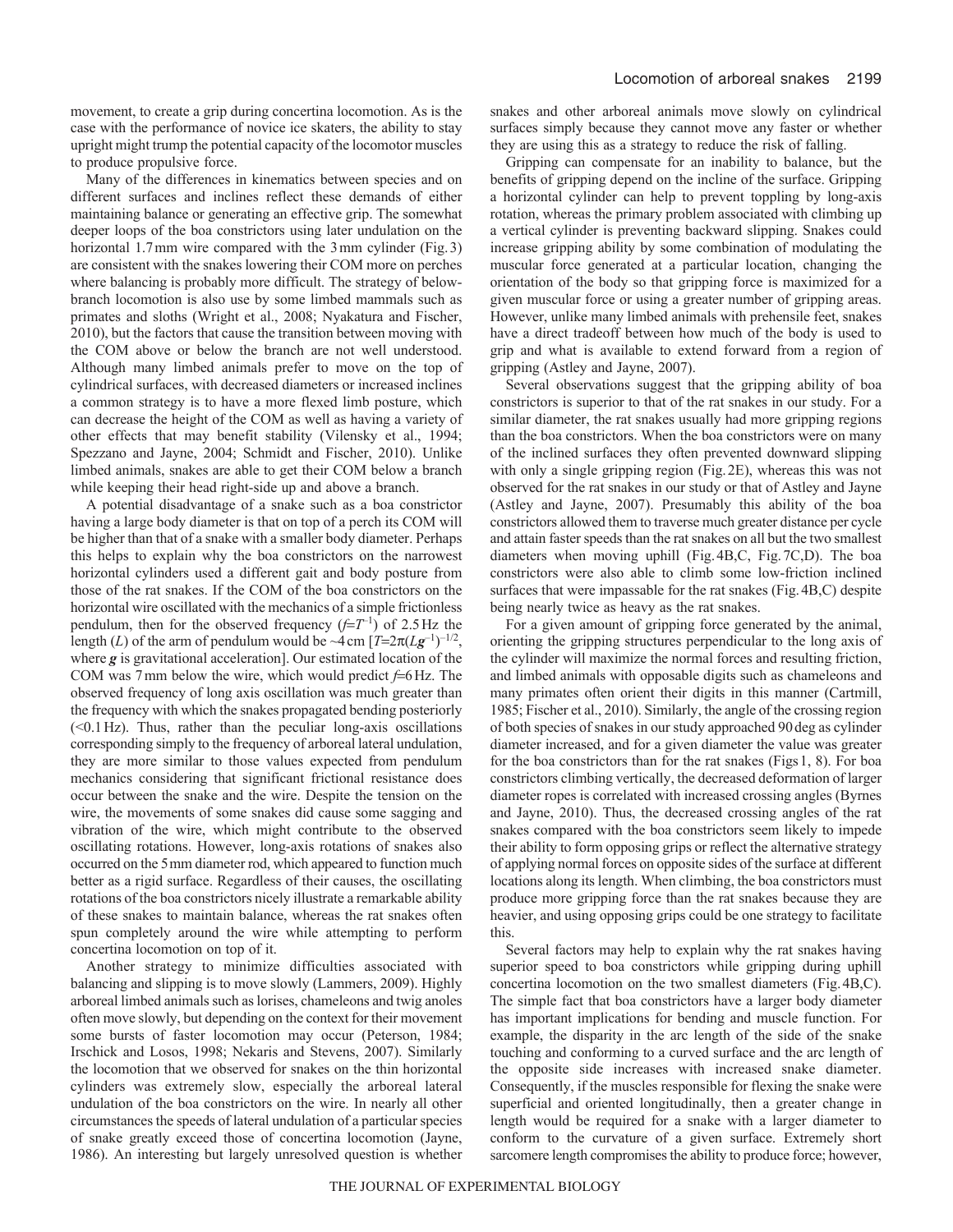#### 2200 B. C. Jayne and M. P. Herrmann

at present, neither the *in vivo* muscle strains nor the locations and activity of the relevant muscles are known for this system. The body postures of both species suggest that much of the gripping on the smallest cylinders does not just involve opposing grips, and the rat snake might be more adept at this method of gripping. Both species in our study had similar SVL and their numbers of body vertebrae were not very different; hence, similar curvature of their vertebral columns should involve roughly similar angles of flexion per joint. The extent to which the skeletal system limits the amount of vertebral flexion has not been quantified for any species of snake, but on the smallest diameter surfaces different amounts of skeletal mobility in different directions might be important, as well as the ability to produce force.

The effects of cylinder diameter on locomotor performance are well documented for a wide variety of species with and without limbs. For example, the maximal speeds of anole lizards increases with increased branch diameter although the magnitude of this effect is greater for species that have relatively long limbs (Losos and Sinervo, 1989; Losos and Irschick, 1996). Beyond a certain point, further increases in diameter have little effect on either the performance or limb kinematics of anoles (Spezzano and Jayne, 2004). Astley and Jayne found that, unlike the usually beneficial effect for limbed animals, the maximal speed of large adult rat snakes decreased with increased cylinder diameter, and our study found that maximum locomotor performance occurred on intermediate diameter cylinders (Fig.4) (Astley and Jayne, 2007). Our different conclusions for rat snakes probably result simply from using different ranges of cylinder diameters. The diameter of cylinders used in our study ranged from 0.13 to 8.1 and from 0.04 to 5.7 times the mid-body width of the juvenile rat snakes and boa constrictors, respectively, whereas these values ranged from approximately 0.76 to 10 for the adult rat snakes used by Astley and Jayne (Astley and Jayne, 2007). In our study the maximal speeds of the stouter boa constrictors usually occurred on a diameter slightly larger than those on which the rat snakes obtained maximum performance (Fig.4). Thus, the data currently available for snakes suggest that a good predictor for optimal cylinder size may be a diameter similar to that of the snake.

A single measure clearly is not sufficient to indicate the size of an animal. However, to avoid radical differences in the size of our two study species we used snakes with similar SVL, in part because length constrains what is available to grip a cylindrical surface. The distal part of the tails of most snakes is extraordinarily narrow, and for terrestrial locomotion of some species it appears nearly irrelevant (Jayne and Bennett, 1989). The tail of rat snakes is significantly longer than that of boa constrictors, but how important the tail is for arboreal locomotion is still unknown. The diameter of snakes seems likely to have important implications for they are able to fit onto narrow surfaces such as branches, as well as for how the snakes bend. A conspicuous convergent feature of many species of specialized arboreal snakes is a more slender shape than less arboreal species (Pizzatto et al., 2007). The rat snakes were much thinner than boa constrictors in our study, but both of these species are stout compared very light-weight, attenuate arboreal specialists such as vine snakes (*Ahaetulla* spp, *Oxybelis* spp.) and dipsadinine snakes, which also have extraordinarily long tails (Lillywhite and Henderson, 1993). A greater cross-sectional area of axial muscles should enhance gripping ability, but the associated increase in the diameter and mass of the snakes may be detrimental for other demands such as moving on extremely thin branches or bridging gaps (Lillywhite and Henderson, 1993; Jayne and Riley, 2007).

For colubroid snakes a correlate of the extremely attenuate shape of many arboreal specialists is that the length and proportion of tendons in the segments of major axial muscle segments increases. Boid snakes represent another extreme as they are generally stout and have short axial muscle segments with relatively short tendons (Gasc, 1974; Ruben, 1977; Jayne, 1982). Unlike the axial musculature of snakes, few correlations with specialized function are apparent for vertebral morphology (Johnson, 1955). Our results emphasize the importance of accounting for locomotor mode when considering the sum of the consequences of anatomical variation. Some comparisons of performance between colubroid and boid snakes with different axial muscle segment lengths could be confounded by other factors such as the boid snakes being stouter and heavier. However, such tremendous diversity of axial morphology and shape exists within snakes that future comparisons hold great promise for further isolating some of the likely functional consequences of different aspects of this anatomical diversity.

#### **LIST OF SYMBOLS AND ABBREVIATIONS**

%stat percentage of a cycle in static contact with the substrate

*l*<sub>min</sub> minimum length of snake from its snout to tail tip along the *x*axis

| $N_{\rm cr}$       | number of crossing regions at $l_{\min}$                         |
|--------------------|------------------------------------------------------------------|
| $t_{\text{cycle}}$ | cycle duration in seconds                                        |
| $V_{X}$            | average velocity for the fastest cycle or 10 cm                  |
| $\alpha_{\rm cr}$  | angle of the body midline with respect to the $x$ -axis from the |
|                    | dorsal view                                                      |
| $\Lambda$ r        | forward distance traveled per cycle                              |

*x* for traveled per cycl

#### **ACKNOWLEDGEMENTS**

This work was supported by NSF grant IOS 0843197 to B.C.J. We thank L. Jayne for assistance with digitizing the kinematic data. G. Byrnes and M. Riley and two anonymous reviewers provided helpful comments on a draft of the manuscript.

#### **REFERENCES**

- **Alexander, R. M.** (2003). Principles of Animal Locomotion. Princeton: Princeton University Press.
- **Astley, H. C. and Jayne, B. C.** (2007). Effects of perch diameter and incline on the kinematics, performance and modes of arboreal locomotion of corn snakes (Elaphe guttata). J. Exp. Biol. **210**, 3862-3872.
- **Astley, H. C. and Jayne, B. C.** (2009). Arboreal habitat structure affects the performance and modes of locomotion of corn snakes (Elaphe guttata). J. Exp. Zool. **311A**, 207-216.
- **Byrnes, G. and Jayne, B. C.** (2010). Substrate diameter and compliance affect the gripping strategies and locomotor mode of climbing boa constrictors. J. Exp. Biol. **213**, 4249-4256.
- **Cartmill, M.** (1974). Pads and claws in arboreal locomotion. In Primate Locomotion (ed. F. A. J. Jenkins), pp. 45-83. New York: Academic Press.
- **Cartmill, M.** (1985). Climbing. In Functional Vertebrate Morphology (ed. M. Hildebrand, D. M. Bramble, K. F. Liem and D. B. Wake), pp. 73-88. Cambridge: Belknap Press. **Conant, R. and Collins, J. T.** (1991). A Field Guide to Reptiles and Amphibians
- Eastern/Central North America. Boston: Houghton Mifflin Company. **Cundall, D.** (1987). Functional morphology. In Snakes: Ecology and Evolutionary
- Biology (ed. R. A. Seigel, J. T. Collins and S. S. Novak), pp. 106-140. New York: McGraw-Hill. **Farley, C. T. and Taylor, C. R.** (1991). A mechanical trigger for the trot-gallop
- transition in horses. Science **253**, 306-308.
- **Fischer, M. S., Krause, C. and Lilje, K. E.** (2010). Evolution of chameleon locomotion, or how to become arboreal as a reptile. Zoology **113**, 67-74.
- **Gans, C.** (1974). Biomechanics. An Approach to Vertebrate Biology. Ann Arbor: University of Michigan Press.
- **Garland, T., Jr and Arnold, S. J.** (1983). Effects of a full stomach on locomotory performance of juvenile garter snakes (Thamnophis elegans). Copeia **1983**, 1092- 1096.
- **Gasc, J.-P.** (1974). L'interpretation fonctionelle de l'appareil musculosquelettique de l'axe serpentiformes. Mem. Mus. Natn. Hist. Nat. Paris (Zool.) **48**, 69-124.
- **Gerald, G. W., Mackey, M. J. and Claussen, D. L.** (2008). Effects of temperature and perch diameter on arboreal locomotion in the snake Elaphe guttata. J. Exp. Zool. **309A**, 147-156.
- **Gray, J.** (1946). The mechanism of locomotion in snakes. J. Exp. Biol. **23**, 101-120.
- **Gray, J.** (1968). Animal Locomotion. London: Weidenfield and Nicolson. **Gray, J. and Lissmann, H. W.** (1950). The kinetics of locomotion of the grass snake.
- J. Exp. Biol. **94**, 15-42. **Greene, H. W.** (1983). Boa constrictor (boa, bequer, boa constrictor) In Costa Rican Natural History (ed. D. H. Janzen), pp. 380-382. Chicago: University of Chicago
- Press. **Greene, H. W.** (1997). Snakes the Evolution of Mystery in Nature. Berkeley: University
- of California Press.
- **Greene, H. W. and Burghardt, G. M.** (1978). Behavior and phylogeny: constriction in ancient and modern snakes. Science **200**, 74-77.